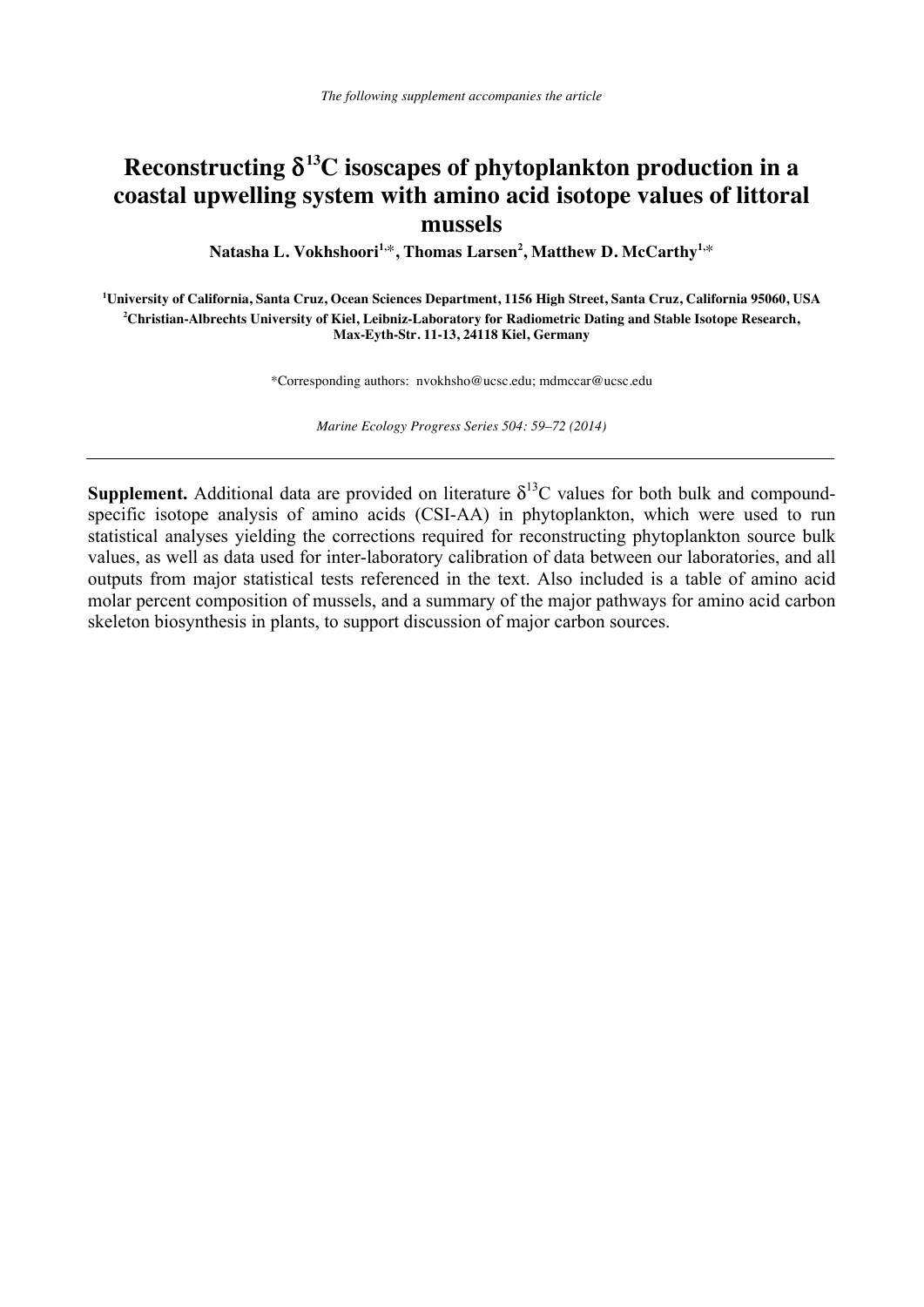| ID Species                   | Actual       | Predicted (% probability) |      |              |
|------------------------------|--------------|---------------------------|------|--------------|
|                              |              | Bacteria<br>Microalgae    |      | Phaeophyceae |
| B1 Burkholderia xenovorans   | Bacteria     | 100.00                    | 0.0  | 0.0          |
| B2 Methylobacterium sp.      | Bacteria     | 100.00                    | 0.0  | 0.0          |
| B3 Klebsiella sp.            | Bacteria     | 100.00                    | 0.0  | 0.0          |
| B4 Rhodococcus spp.          | Bacteria     | 100.00                    | 0.0  | 0.0          |
| B5 Unidentified bacteria     | Bacteria     | 100.00                    | 0.0  | 0.0          |
| B6 Unidentified bacteria     | Bacteria     | 100.00                    | 0.0  | 0.0          |
| B7 Unidentified bacteria     | Bacteria     | 100.00                    | 0.0  | 0.0          |
| B8 Unidentified bacteria     | Bacteria     | 100.00                    | 0.0  | 0.0          |
| B9 Unidentified bacteria     | Bacteria     | 100.00                    | 0.0  | 0.0          |
| B10 Unidentified bacteria    | Bacteria     | 100.00                    | 0.0  | 0.0          |
| B11 Unidentified bacteria    | Bacteria     | 100.00                    | 0.0  | 0.0          |
| B12 Unidentified bacteria    | Bacteria     | 100.00                    | 0.0  | 0.0          |
| D1 Achnanthes brevipes       | Microalgae   | 0.0                       | 54.4 | 45.6         |
| D2 Amphora coffaeiformis     | Microalgae   | 0.0                       | 71.9 | 28.1         |
| C1 Cyanothece sp.            | Microalgae   | 0.0                       | 12.4 | 87.6         |
| K1 Dunaliella sp.            | Microalgae   | 0.0                       | 62.9 | 37.1         |
| H1 Emilia huxleyi            | Microalgae   | 0.0                       | 96.7 | 3.3          |
| H3 Isochrysis galbana        | Microalgae   | 0.0                       | 97.0 | 3.0          |
| D3 Melosira varians          | Microalgae   | 0.0                       | 77.7 | 22.2         |
| C2 Merismopedia punctata     | Microalgae   | 0.0                       | 99.8 | 0.2          |
| X1 Ochromonas minima         | Microalgae   | 0.0                       | 95.9 | 4.1          |
| X2 Ochromonas villosa        | Microalgae   | 0.0                       | 95.5 | 4.5          |
| D4 Phaeodactylum tricornutum | Microalgae   | 0.0                       | 99.2 | 0.8          |
| K2 Prasinocladus marinus     | Microalgae   | 0.0                       | 51.6 | 48.4         |
| D5 Stauroneis constricta     | Microalgae   | 0.0                       | 71.7 | 28.3         |
| N1 Composite natural sample  | Microalgae   | 0.0                       | 97.4 | 2.6          |
| N2 Composite natural sample  | Microalgae   | 0.0                       | 98.9 | 1.1          |
| N3 Composite natural sample  | Microalgae   | 0.0                       | 99.0 | 1.0          |
| P1 Macrocystis pyrifera      | Phaeophyceae | 0.0                       | 11.4 | 88.6         |
| P2 Macrocystis pyrifera      | Phaeophyceae | 0.0                       | 7.2  | 92.8         |
| P3 Macrocystis pyrifera      | Phaeophyceae | 0.0                       | 23.8 | 76.2         |
| P4 Macrocystis pyrifera      | Phaeophyceae | 0.0                       | 1.6  | 98.4         |
| P5 Macrocystis pyrifera      | Phaeophyceae | 0.0                       | 32.6 | 67.4         |
| P6 Scytosiphon sp.           | Phaeophyceae | 0.0                       | 60.3 | 39.7         |
| P7 Lamiria sp.               | Phaeophyceae | 0.0                       | 10.0 | 90.0         |
| P8 Silvetia sp.              | Phaeophyceae | 0.0                       | 0.9  | 99.1         |
| P9 Petrospongium sp.         | Phaeophyceae | 0.0                       | 11.3 | 88.7         |
| P10 Pelvetiopsis sp.         | Phaeophyceae | 0.0                       | 2.7  | 97.3         |
| P11 Ralfsia sp.              | Phaeophyceae | 0.0                       | 13.9 | 86.1         |
| P12 Cystoseira osmundacea    | Phaeophyceae | 0.0                       | 90.4 | 9.6          |

Table S1. Linear discriminant analysis output for Fig. 4 in the main text. Posterior probabilities of the classifier samples from Larsen et al. (2013)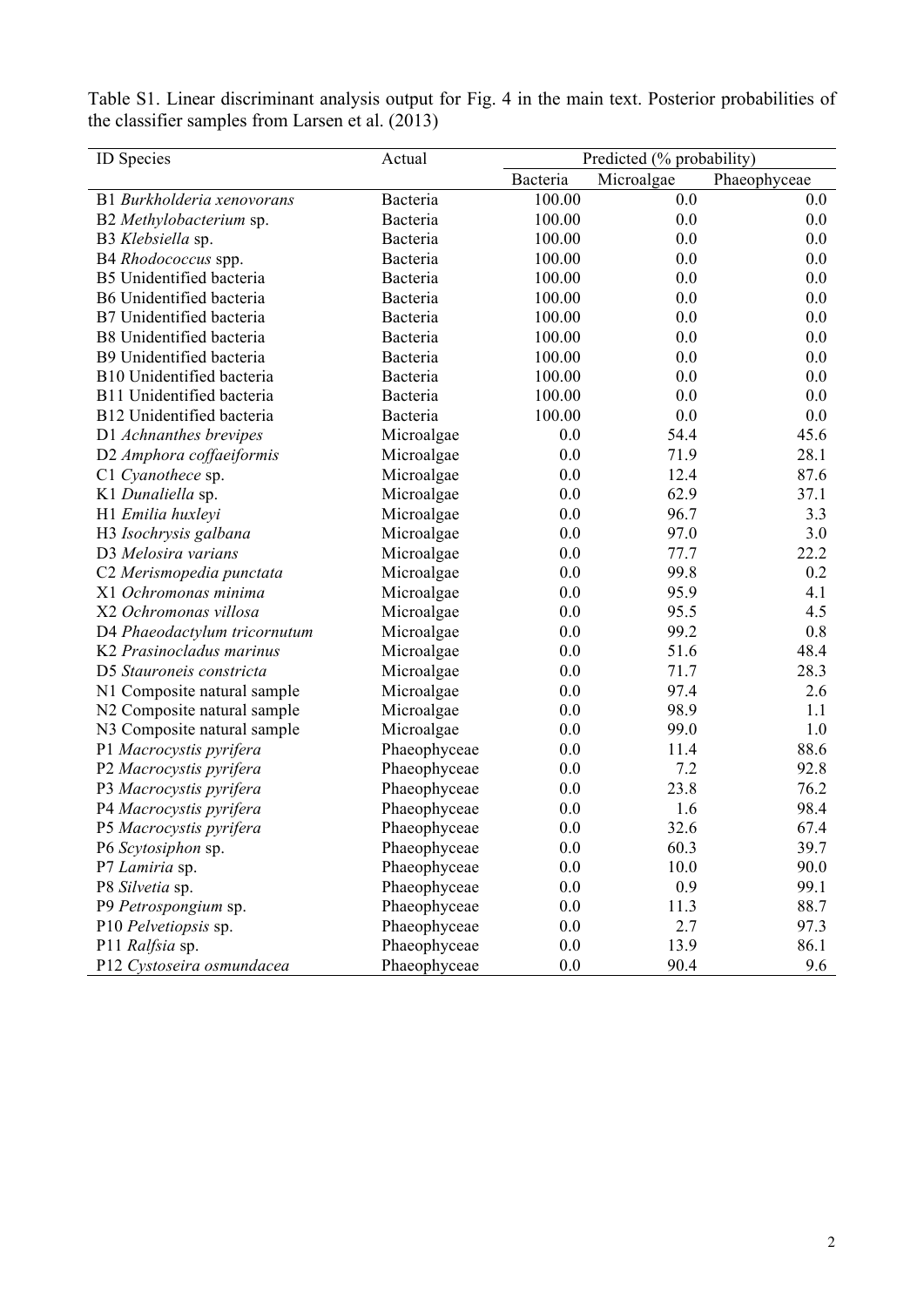Table S2. Mean  $\delta^{13}$ C values of bulk and compound-specific amino acids a range of cosmopolitan eukaryotic and prokaryotic photosynthetic species, grouped as essential and non-essential amino acids to determine the linear relationship between bulk and essential amino acid  $\delta^{13}$ C values in Fig.  $5$  in the main text. For individual amino acid values, the mean represents analytical variability (n = 3 injections) for a homogenized composite sample from all individuals sampled from each location. Data sources are from Larsen et al. (2013) and Lehman (2009). POM: particulate organic matter; lrg: large; nd: no data

| <b>Sample</b>             | <b>Source</b> | <b>Bulk</b> | <b>Essential amino acids</b> |         |            | Non-essential amino acids |         |         |         |         |         |            |         |
|---------------------------|---------------|-------------|------------------------------|---------|------------|---------------------------|---------|---------|---------|---------|---------|------------|---------|
|                           |               |             | Phe                          | Thr     | <b>Ile</b> | Leu                       | Val     | Asp     | Glu     | Pro     | Ala     | <b>Ser</b> | Gly     |
| Eukaryotes                |               |             |                              |         |            |                           |         |         |         |         |         |            |         |
| Achnanthes brevipes       | Larsen        | $-12.8$     | $-18.1$                      | $-2.7$  | $-10.2$    | $-17.3$                   | $-13.8$ | $-11.1$ | $-11.4$ | nd      | $-9.7$  | nd         | $-11.2$ |
| Amphora coffaeiformis     | Larsen        | $-10.5$     | $-19.6$                      | $-2.0$  | $-11.5$    | $-18.7$                   | $-16.8$ | $-9.1$  | $-7.5$  | nd      | $-7.4$  | nd         | $-12.0$ |
| Melosira varians          | Larsen        | $-14.6$     | $-20.6$                      | $-7.0$  | $-16.5$    | $-22.1$                   | $-19.7$ | $-16.2$ | $-12.2$ | nd      | $-10.3$ | nd         | $-12.3$ |
| Phaeodactylum tricornutum | Larsen        | $-19.4$     | $-23.8$                      | $-10.8$ | $-16.1$    | $-25.5$                   | $-22.9$ | $-17.7$ | $-18.9$ | nd      | $-16.0$ | nd         | $-12.2$ |
| Stauroneis constricta     | Larsen        | $-9.1$      | $-16.5$                      | $-3.1$  | $-9.7$     | $-19.6$                   | $-16.2$ | $-4.2$  | $-7.5$  | nd      | $-4.2$  | nd         | $-6.2$  |
| Stauroneis constricta     | Larsen        | nd          | $-16.0$                      | $-4.6$  | $-10.4$    | $-19.3$                   | $-15.5$ | $-6.6$  | $-7.4$  | nd      | $-1.3$  | nd         | 5.5     |
| Diatoms Kiel Fjord 1      | Larsen        | nd          | $-27.0$                      | $-11.0$ | $-21.0$    | $-29.7$                   | $-26.4$ | $-18.9$ | $-20.3$ | nd      | $-17.4$ | nd         | $-21.7$ |
| Diatoms Kiel Fjord 2      | Larsen        | nd          | $-26.8$                      | $-11.2$ | $-20.6$    | $-29.3$                   | $-27.2$ | $-18.2$ | $-20.3$ | nd      | $-17.4$ | nd         | $-21.9$ |
| Diatoms Kiel Fjord 3      | Larsen        | nd          | $-26.9$                      | $-10.7$ | $-19.8$    | $-29.4$                   | $-27.1$ | $-17.8$ | $-20.4$ | nd      | $-17.4$ | nd         | $-21.8$ |
| Amphidinium carterea      | Lehman        | $-23.7$     | $-14.8$                      | $-10.4$ | $-16.3$    | $-26.1$                   | $-33.3$ | $-12.2$ | $-14.0$ | $-7.2$  | $-15.0$ | 20.8       | 7.5     |
| Pseudo-nitzschia          | Lehman        | $-28.4$     | $-31.5$                      | $-23.4$ | $-26.2$    | $-35.9$                   | $-40.6$ | $-12.4$ | $-17.2$ | $-27.5$ | $-18.9$ | 7.9        | $-8.1$  |
| Dinoflagellate sp.        | Lehman        | $-19.1$     | $-21.4$                      | $-11.3$ | $-15.5$    | $-25.8$                   | $-30.0$ | $-3.3$  | $-5.0$  | $-16.5$ | $-17.9$ | 14.6       | 10.0    |
| Hawaii Net POM            | Lehman        | $-19.0$     | $-17.7$                      | $-4.6$  | $-10.0$    | $-14.4$                   | $-33.2$ | 16.8    | 6.9     | $-11.2$ | $-19.8$ | 11.7       | 7.2     |
| Prokaryotes               |               |             |                              |         |            |                           |         |         |         |         |         |            |         |
| Cyanothece $(NO3)$        | Lehman        | $-32.4$     | $-26.6$                      | $-32.6$ | $-38.5$    | $-36.9$                   | $-37.4$ | $-28.2$ | $-34.4$ | $-63.9$ | $-31.4$ | $-15.0$    | $-16.8$ |
| Cyanothece $(N_2)$        | Lehman        | $-38.7$     | $-38.7$                      | $-30.7$ | $-39.3$    | $-43.7$                   | $-38.5$ | $-28.9$ | $-36.2$ | $-35.5$ | $-31.0$ | $-28.4$    | $-61.8$ |
| Raphidophyte              | Lehman        | $-28.7$     | $-26.9$                      | $-29.0$ | $-27.8$    | $-35.8$                   | $-39.6$ | $-23.6$ | $-28.4$ | $-18.6$ | $-28.3$ | $-0.3$     | $-5.4$  |
| <i>Synechococcus</i> lrg  | Lehman        | $-32.0$     | $-32.3$                      | $-36.9$ | $-32.5$    | $-35.2$                   | $-45.9$ | $-26.1$ | $-32.9$ | $-22.9$ | $-36.2$ | $-17.0$    | $-24.2$ |
| Skeletonema               | Lehman        | $-35.6$     | $-34.7$                      | $-37.4$ | $-33.1$    | $-41.4$                   | $-51.1$ | $-28.5$ | $-33.9$ | $-23.8$ | $-35.2$ | $-8.1$     | $-25.2$ |
| Synechococcus culture 1   | Lehman        | $-20.1$     | $-28.6$                      | $-10.1$ | $-21.8$    | $-28.7$                   | $-35.4$ | 1.2     | $-8.3$  | $-22.6$ | $-19.6$ | 4.4        | $-0.1$  |
| Synechococcus culture 2   | Lehman        | nd          | $-19.3$                      | $-11.8$ | $-16.1$    | $-26.1$                   | $-22.2$ | 2.7     | $-9.3$  | $-16.4$ | $-6.7$  | 1.5        | 5.3     |
| Trichodesmium culture 1   | Lehman        | $-14.7$     | $-14.9$                      | $-9.4$  | $-23.1$    | $-23.1$                   | $-20.6$ | 10.0    | $-1.3$  | $-9.3$  | 8.6     | 17.6       | 28.3    |
| Trichodesmium culture 2   | Lehman        | nd          | $-15.0$                      | $-16.3$ | $-22.2$    | $-19.1$                   | $-23.7$ | $-16.6$ | $-16.5$ | $-5.7$  | $-15.8$ | 9.2        | $-1.3$  |
| Prochlorococcus           | Lehman        | $-15.5$     | $-22.1$                      | $-9.5$  | $-12.8$    | $-21.5$                   | $-17.6$ | $-0.5$  | $-13.8$ | $-12.4$ | $-5.5$  | $-6.8$     | $-41.6$ |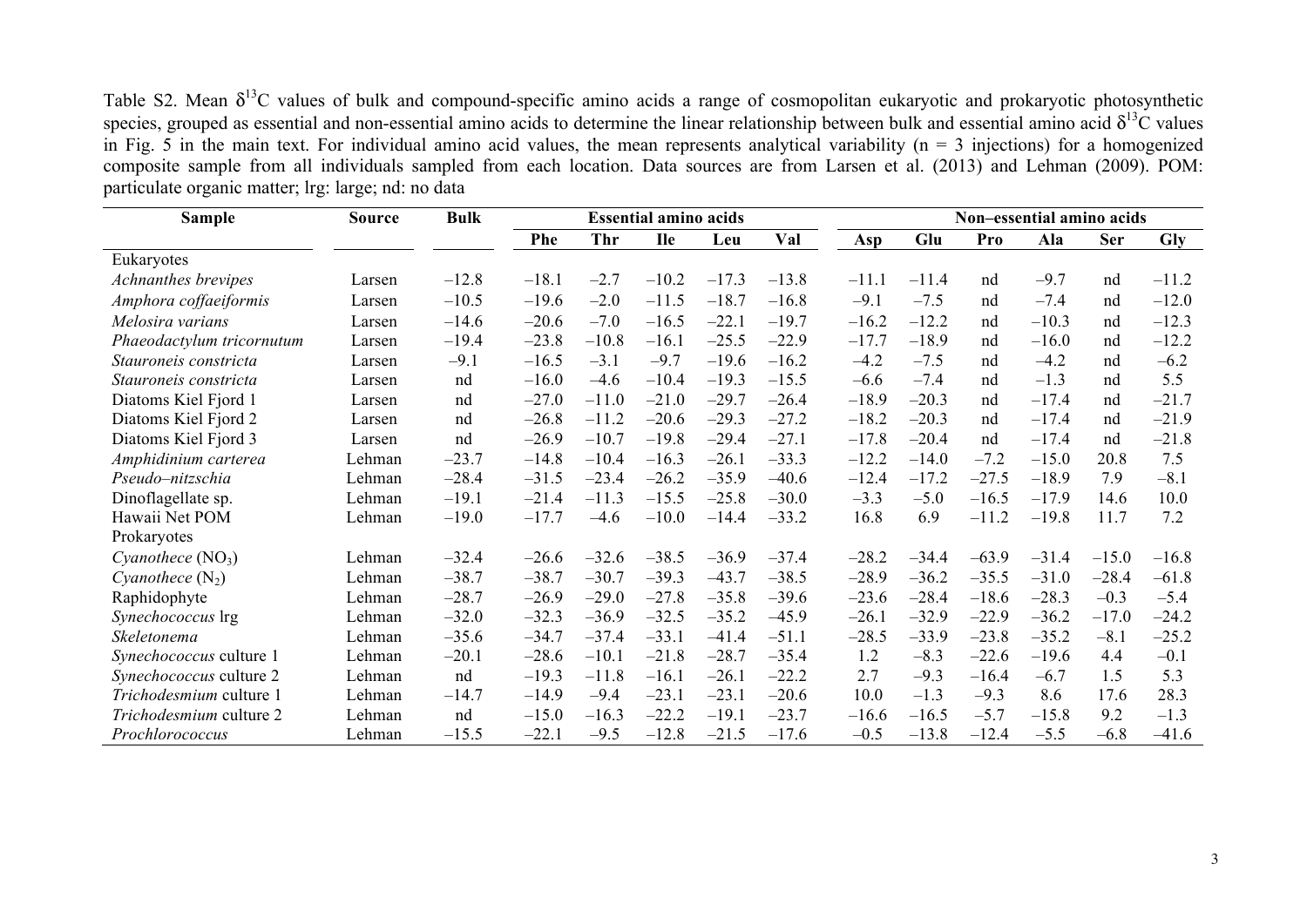| Amino acid   | LD <sub>1</sub> | LD <sub>2</sub> |
|--------------|-----------------|-----------------|
| Isoleucine   | 0.151           | $-0.372$        |
| Leucine      | $-0.989$        | 0.170           |
| Phenyalanine | 0.023           | 0.115           |
| Threonine    | 0.128           | 0.203           |
| Valine       | 0.739           | 0.0632          |
|              |                 |                 |
| Trace        | 0.920           | 0.080           |
|              |                 |                 |

Table S3. Coefficients of linear discriminant (LD) for each essential amino acid and proportion trace output for Fig. 4 in the main text

Table S4. Predicting classification of the biosynthetic origin of essential amino acids from mussel samples (probability in %) output for Fig. 4 in the main text. Site abbreviations are defined in Table 1 in the main text. Uppercase abbreviations are sites from our study; lowercase abbreviations are sites from Larsen et al. (2013)

| Site ID     | Bacteria | Microalgae | Phaeophyceae |
|-------------|----------|------------|--------------|
| gav         | 0.1      | 99.2       | 0.9          |
| sc          | 0.1      | 98.2       | 1.7          |
| <b>HMPO</b> | 0.0      | 99.4       | 0.6          |
| <b>MCPR</b> | 0.0      | 92.4       | 7.6          |
| <b>PSB</b>  | 0.0      | 93.6       | 6.4          |
| PCL         | 0.0      | 95.2       | 4.8          |
| <b>HMB</b>  | 1.5      | 98.5       | 0.0          |
| <b>DAV</b>  | 0.0      | 92.9       | 7.1          |
| МL          | 0.0      | 96.2       | 3.8          |
| МC          | 0.0      | 25.1       | 74.9         |
| <b>TOP</b>  | 0.0      | 96.9       | 3.1          |
| OCE         | 8.2      | 91.7       | 0.1          |
| LAJ         | 0.0      | 92.1       | 7.9          |

Table S5. Inter-laboratory calibration of essential amino acid  $\delta^{13}$ C values. To ensure that animal and primary producer data were comparable for predicting the biosynthetic origin of essential amino acids (EAAs) using the linear discriminant model of Larsen et al. (2013),  $\delta^{13}C_{EAA}$  values (‰) in muscle tissue from 3 California mussel samples (see Table 1 in the main text for sample identities) were measured at both the University of California, Santa Cruz, CA, USA ('Vokhshoori'), and the University of Kiel, Germany ('Larsen') to generate calibration  $\delta^{13}C_{EAA}$  values for the mussel dataset

| Amino acid    | <b>OCE</b>        |         | PCL               |         | <b>PSB</b>        |         | Calibration     |
|---------------|-------------------|---------|-------------------|---------|-------------------|---------|-----------------|
|               |                   |         |                   |         |                   |         | values          |
|               | Vokhshoori Larsen |         | Vokhshoori Larsen |         | Vokhshoori Larsen |         | for mussel      |
|               |                   |         |                   |         |                   |         | dataset         |
| Threonine     | $-196$            | $-123$  | $-171$            | $-114$  | $-12.7$           | $-10.5$ | $-5.0 \pm 2.6$  |
| Valine        | $-37.1$           | $-244$  | $-34.7$           | $-23.5$ | $-35.6$           | $-224$  | $-12.4 \pm 1.1$ |
| Leucine       | $-29.3$           | $-26.1$ | $-30.1$           | $-26.1$ | $-29.1$           | $-25.2$ | $-3.8 \pm 0.5$  |
| Isoleucine    | $-15$             | $-18.9$ | $-16.2$           | $-192$  | $-13.6$           | $-174$  | $3.6 \pm 0.5$   |
| Phenylalanine | $-26.4$           | $-247$  | $-27$             | $-24.6$ | $-23.1$           | $-234$  | $-1.3 \pm 1.4$  |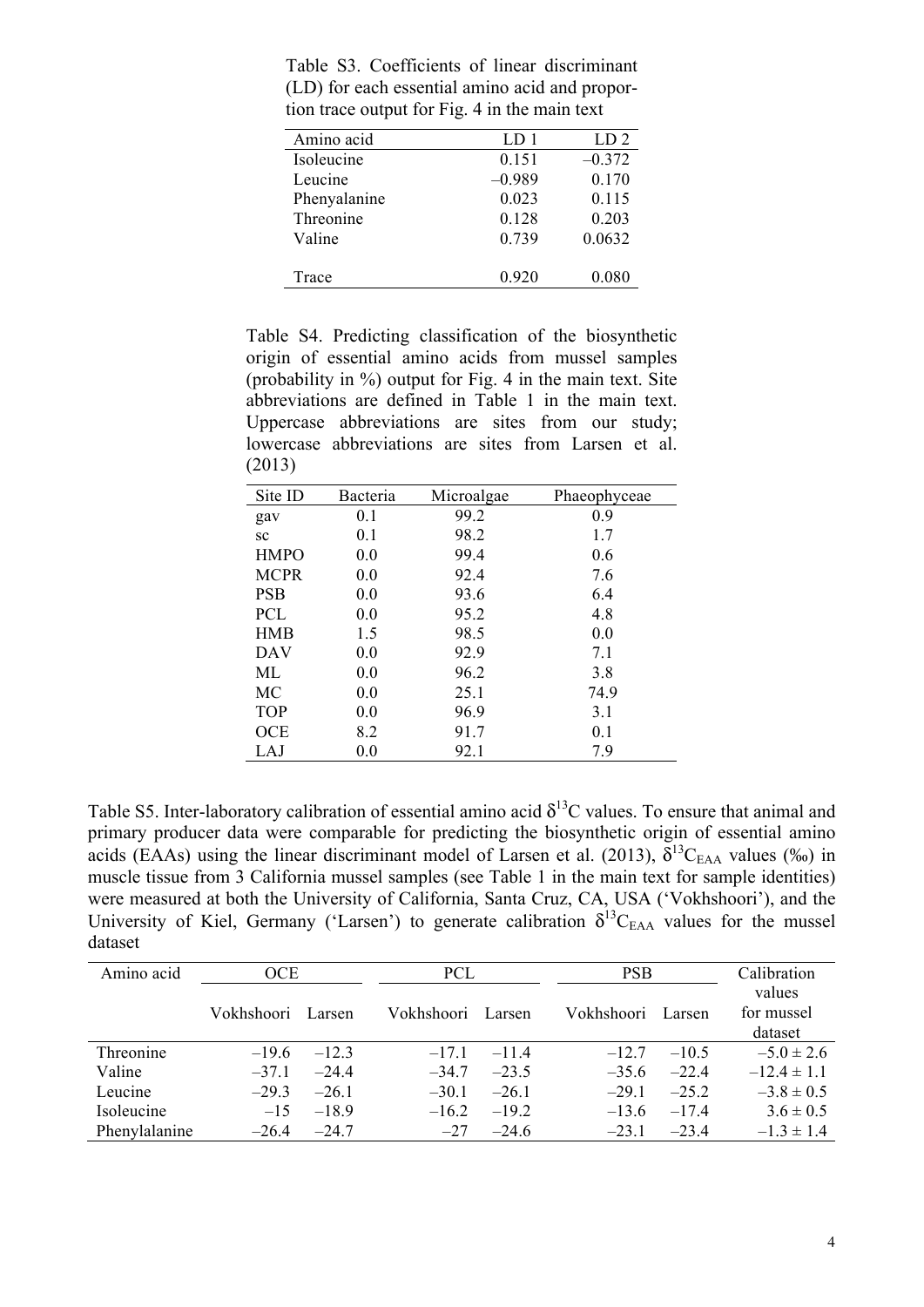Table S6. Predicting classification of mussel samples (probability in %) output for Fig. S1. Site abbreviations are defined in Table 1 in the main text. Uppercase abbreviations are sites from our study; lowercase abbreviations are sites from Larsen et al. (2013)

| Site ID     | Microalgae | Phaeophyceae |
|-------------|------------|--------------|
| gav         | 99.3       | 0.7          |
| SC          | 98.4       | 1.6          |
| <b>HMPO</b> | 99.5       | 0.5          |
| <b>MCPR</b> | 88.9       | 6.0          |
| <b>PSB</b>  | 88.9       | 11.1         |
| <b>PCL</b>  | 97.7       | 2.3          |
| <b>HMB</b>  | 100        | 0.0          |
| <b>DAV</b>  | 97.9       | 2.1          |
| ML          | 96.8       | 3.2          |
| МC          | 39.2       | 60.8         |
| <b>TOP</b>  | 98.6       | 1.4          |
| OCE         | 99.9       | 0.1          |
| LAJ         | 96.1       | 3.9          |

Table S7. Coefficients of linear discriminant (LD) for each essential amino acid output for Fig. S1

| LD       |
|----------|
| $-0.237$ |
| $-2.000$ |
| 0 2 2 3  |
| 0.220    |
| 0.213    |
|          |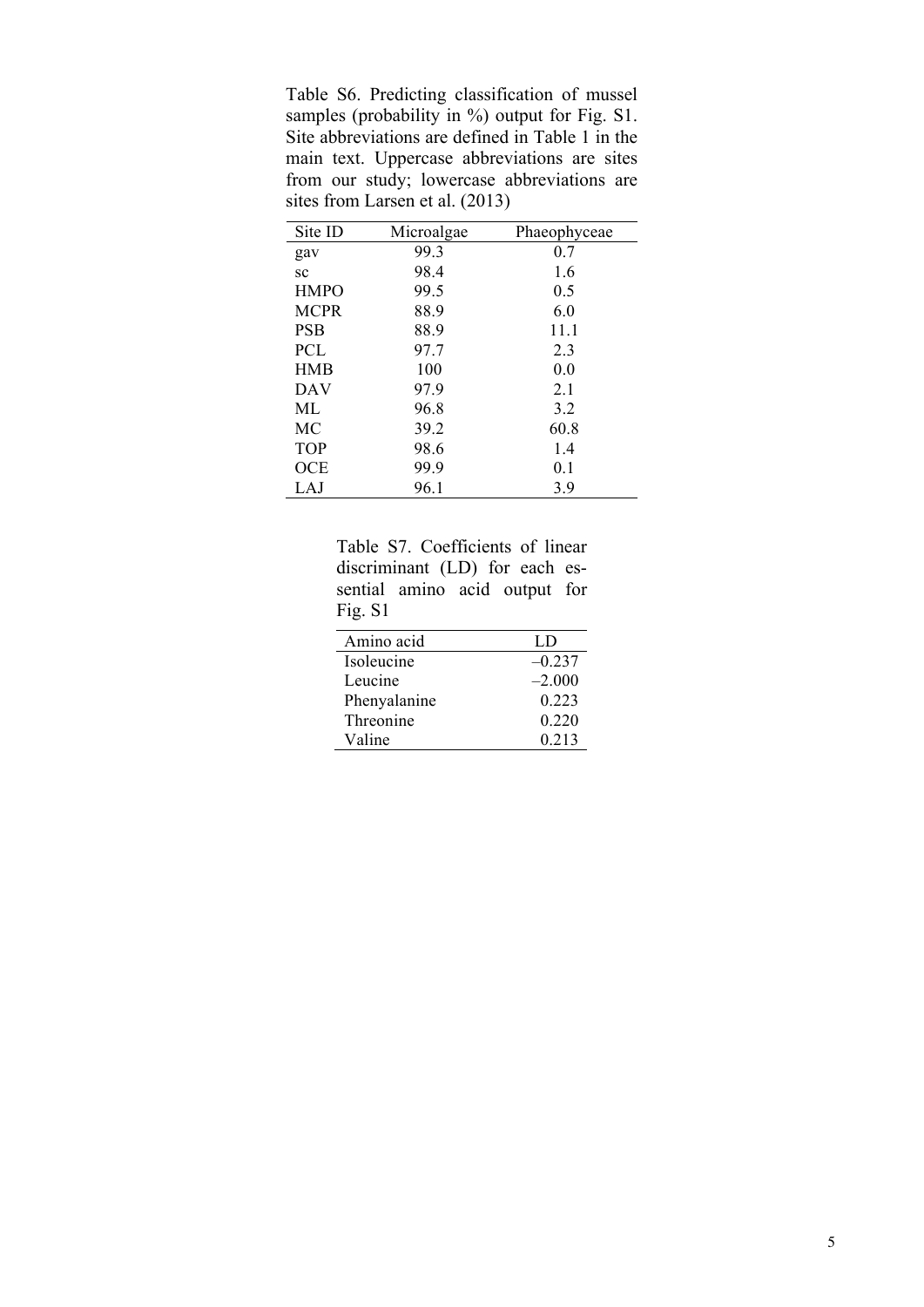| ID             | Actual       | Predicted (% probability) |              |  |
|----------------|--------------|---------------------------|--------------|--|
|                |              | Microalgae                | Phaeophyceae |  |
| D2             | Microalga    | 75.5                      | 24.5         |  |
| C1             | Microalga    | 22.7                      | 77.3         |  |
| K1             | Microalga    | 55.0                      | 45.0         |  |
| H1             | Microalga    | 94.1                      | 5.9          |  |
| H <sub>3</sub> | Microalga    | 92.9                      | 7.1          |  |
| D <sub>3</sub> | Microalga    | 78.1                      | 21.9         |  |
| C <sub>2</sub> | Microalga    | 99.9                      | 0.1          |  |
| X1             | Microalga    | 97.8                      | 2.2          |  |
| X2             | Microalga    | 97.2                      | 2.8          |  |
| D <sub>4</sub> | Microalga    | 99.1                      | 0.9          |  |
| K2             | Microalga    | 47.7                      | 52.3         |  |
| D <sub>5</sub> | Microalga    | 58.1                      | 41.9         |  |
| N1             | Microalga    | 97.6                      | 2.4          |  |
| N2             | Microalga    | 98.8                      | 1.2          |  |
| N <sub>3</sub> | Microalga    | 98.9                      | 1.1          |  |
| P <sub>1</sub> | Phaeophyceae | 10.2                      | 89.8         |  |
| P <sub>2</sub> | Phaeophyceae | 7.8                       | 92.2         |  |
| P3             | Phaeophyceae | 28.9                      | 71.1         |  |
| P4             | Phaeophyceae | 2.7                       | 97.3         |  |
| P <sub>5</sub> | Phaeophyceae | 42.1                      | 57.9         |  |
| P <sub>6</sub> | Phaeophyceae | 53.5                      | 46.5         |  |
| P7             | Phaeophyceae | 5.8                       | 94.2         |  |
| P <sub>8</sub> | Phaeophyceae | 0.8                       | 99.2         |  |
| P <sub>9</sub> | Phaeophyceae | 10.0                      | 90.0         |  |
| P10            | Phaeophyceae | 3.9                       | 96.1         |  |
| P11            | Phaeophyceae | 9.3                       | 90.7         |  |
| P12            | Phaeophyceae | 84.7                      | 15.3         |  |

Table S8. Posterior probabilities of the classifier samples output for Fig. S1

Table S9. Mole percent composition of individual amino acids hydrolyzed. 'Sum total' is the total mole percent from amino acid peaks detected by HPLC methods, and 'Sum measured AAs' is from isotope measurements from GC-IRMS

| Amino acid           | Mole percent |
|----------------------|--------------|
| Aspartic acid/Serine | 16.1         |
| Glycine              | 5.7          |
| Glutamic acid        | 14.2         |
| Alanine              | 7.1          |
| Proline              | 2.7          |
| Threonine            | 8.8          |
| Valine               | 3.7          |
| Isoleucine           | 4.1          |
| Leucine              | 8.2          |
| Phenylalanine        | 2.7          |
| Methionine           | 2.5          |
| Histidine            | 5.7          |
| Lysine               | 5.9          |
| Arginine             | 6.4          |
| Unknown 1            | 3.2          |
| Uknown 2             | 3.0          |
| Sum total            | 100.0        |
| Sum measured AAs     | 73.3         |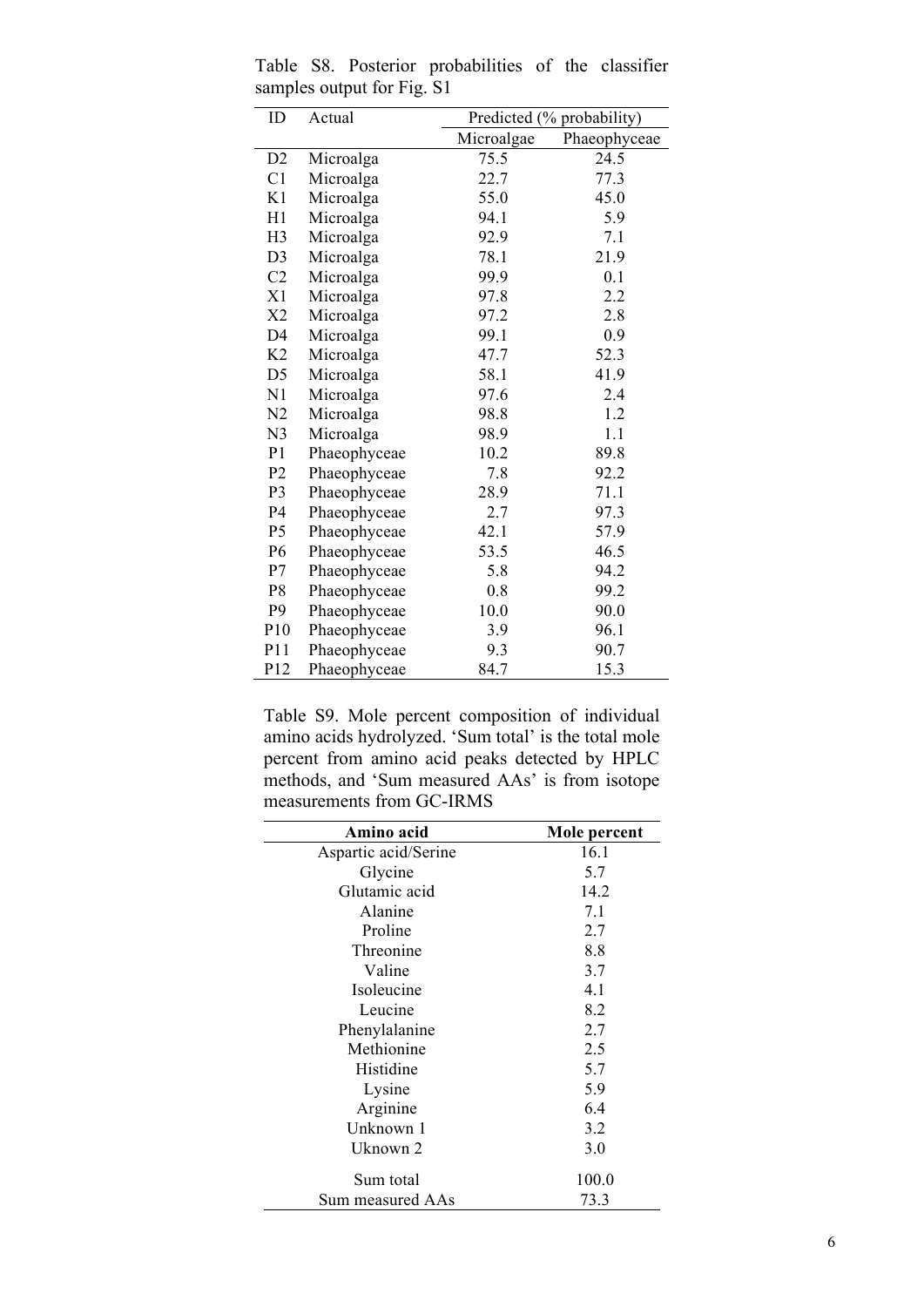

Fig. S1. Linear discriminant analysis (DA) plot based on  $\delta^{13}$ C values of 5 essential amino acids (EAA: Ile, Leu, Phe, Thr, Val) from 2 categorical variables, viz. marine microalgae (m,  $n = 16$ ) and Phaeophyceae (p,  $n = 12$ ; including *Macrocystis* kelp) from Larsen et al. (2013) to predict the biosynthetic origins of EAAs among mussels *Mytilus californianus*. All mussel samples except MC classify with microalgae; see Table S4 for linear discriminant scores. At right are the DA coefficients of the independent variables; Leu and Ile have contrasting coefficients compared to Phe, Thr, and Val. Amino acid abbreviations are as defined in 'Materials and methods' in the main article. Site abbreviations are defined in Table 1 in the main text. Uppercase abbreviations are sites from our study; lowercase abbreviations are sites from Larsen et al. (2013)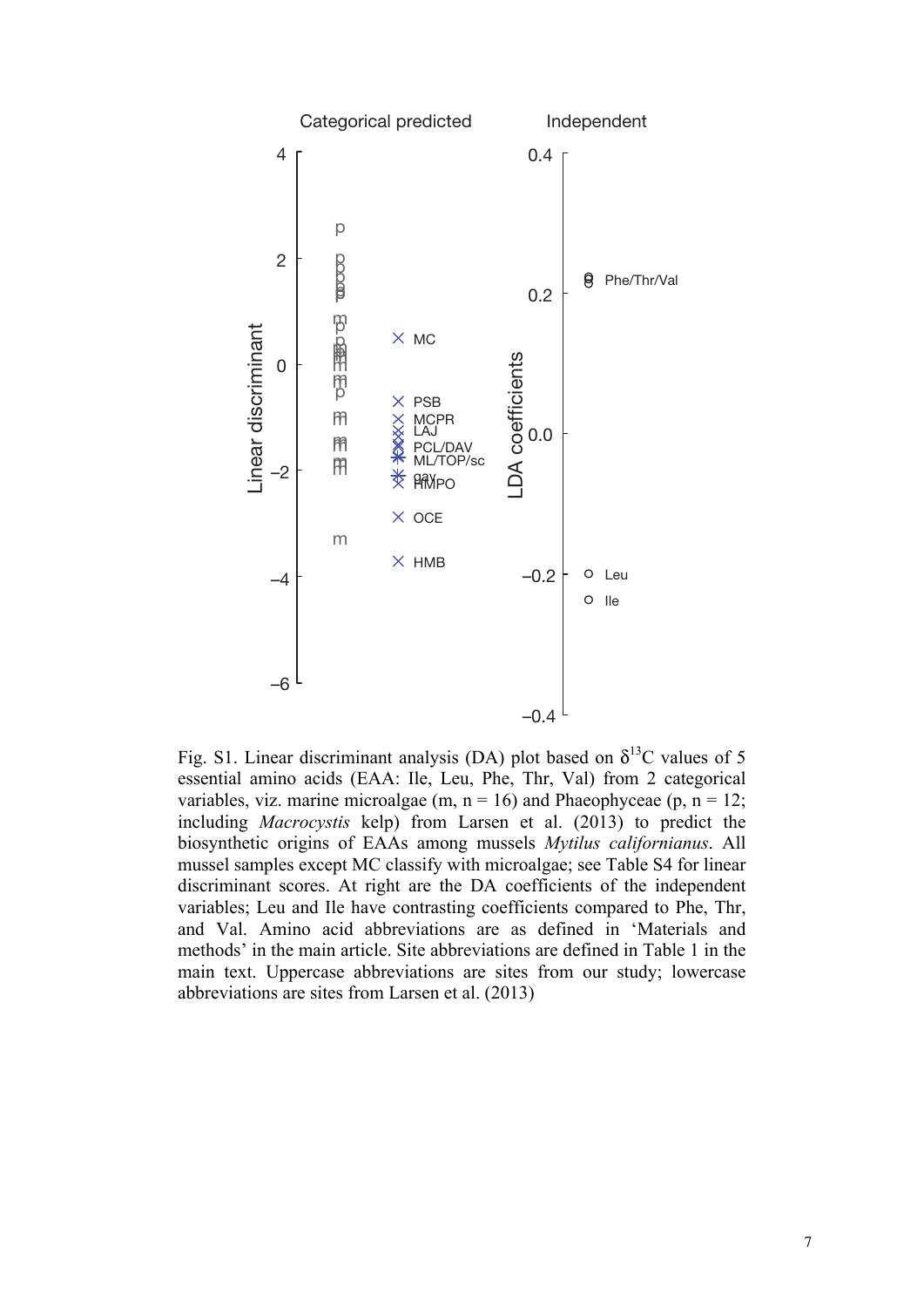

Fig. S2. Generalized model of the major pathways for amino acid carbon skeleton biosynthesis in plants. Modified from the PlantCyc Pathway database of the Plant Metabolic Network (http://pmn.plantcyc.org). Each arrow indicates a biosynthetic step. Red type indicates amino acids that are essential for all animals, shaded rectangles indicate those that are essential for most animals, blue type are those that are nonessential, and green type shows the most prominent metabolic precursors. DAHP: 3-deoxy-D-arabino-heptulosonic acid-7 phosphate. TCA: tricarboxylic acid